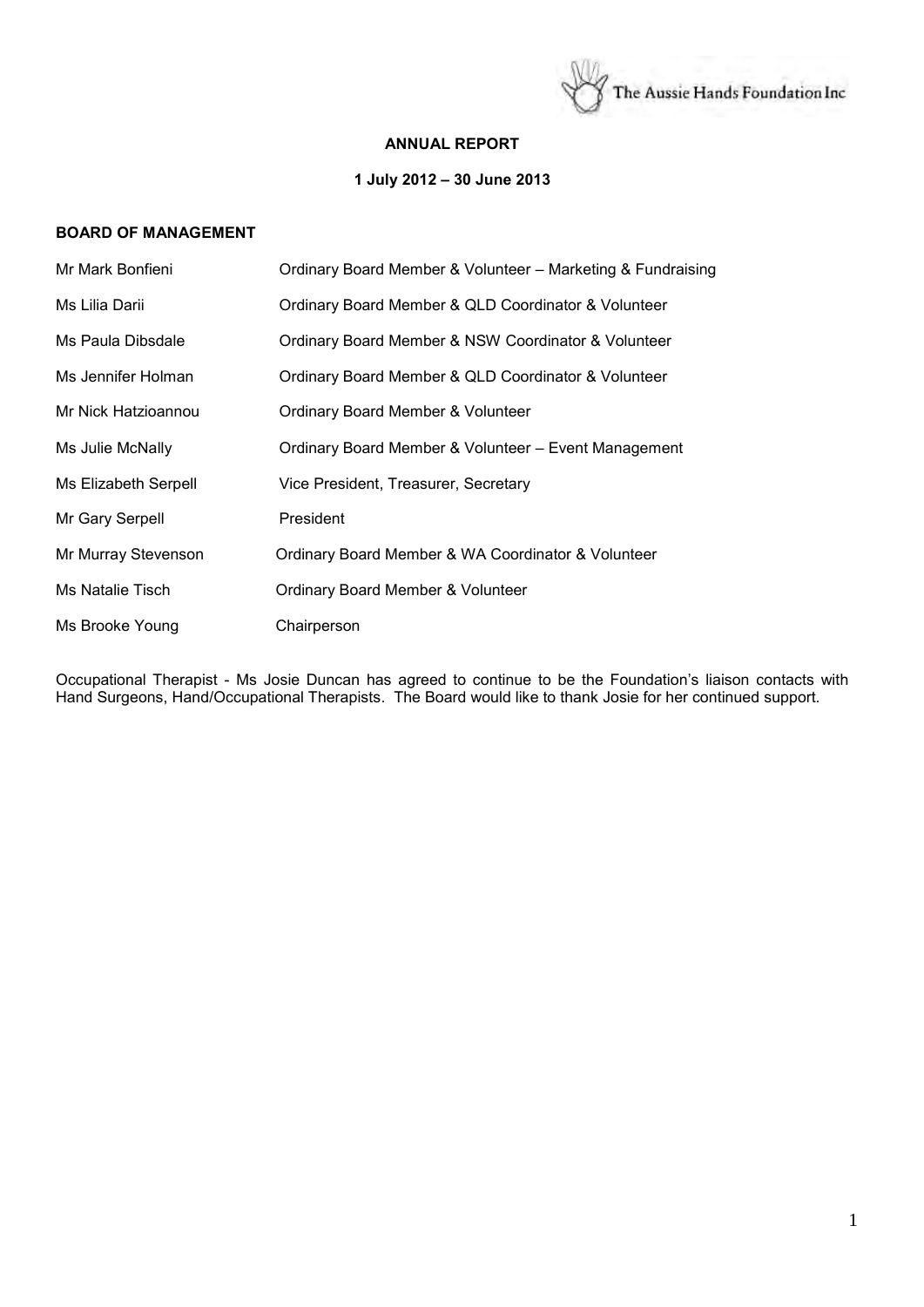# **MEMBERSHIP**

| <b>Member Type</b>                                                                                            | State / Territory                                                                | 2013                                | 2012                      | 2011             |
|---------------------------------------------------------------------------------------------------------------|----------------------------------------------------------------------------------|-------------------------------------|---------------------------|------------------|
| <b>Hand Difference</b><br><b>Financial Support</b>                                                            | <b>ACT</b><br><b>ACT</b>                                                         | 1<br>1                              | 1<br>1                    | 0<br>0           |
| <b>Hand Difference</b><br>Professional<br><b>Financial Support</b><br>Affiliated<br>Board Member(s)           | <b>NSW</b><br><b>NSW</b><br><b>NSW</b><br><b>NSW</b><br><b>NSW</b>               | 21<br>$\overline{2}$<br>1<br>3<br>1 | 21<br>$\overline{c}$<br>1 | 7<br>1           |
| <b>Hand Difference</b>                                                                                        | <b>NT</b>                                                                        | 1                                   | 1                         | $\mathbf 0$      |
| <b>Hand Difference</b><br>Professional<br>Affiliated<br>Board Members(s)                                      | <b>QLD</b><br><b>QLD</b><br><b>QLD</b><br><b>QLD</b>                             | 7<br>1<br>7<br>$\overline{2}$       | 10<br>1                   | 9<br>1           |
| <b>Hand Difference</b><br>Professional                                                                        | <b>SA</b><br><b>SA</b>                                                           | 4<br>1                              | 4                         | 3                |
| <b>Hand Difference</b><br>Affiliated                                                                          | <b>TAS</b><br><b>TAS</b>                                                         | $\overline{2}$<br>13                | 3<br>12                   | 3<br>$\mathbf 0$ |
| <b>Hand Difference</b><br><b>Financial Support</b><br>Professional<br>Affiliated<br>Board Member(s)<br>Patron | <b>VIC</b><br><b>VIC</b><br><b>VIC</b><br><b>VIC</b><br><b>VIC</b><br><b>VIC</b> | 39<br>15<br>12<br>30<br>6<br>1      | 54<br>22<br>14            | 46<br>3<br>3     |
| <b>Hand Difference</b><br><b>Financial Support</b><br>Affiliated<br>Board Member(s)                           | <b>WA</b><br><b>WA</b><br><b>WA</b><br><b>WA</b>                                 | 4<br>1<br>1<br>1                    | 4<br>1                    | 3<br>$\mathbf 0$ |
|                                                                                                               |                                                                                  | 178 (2013)                          | 153 (2012)                | 95 (2011)        |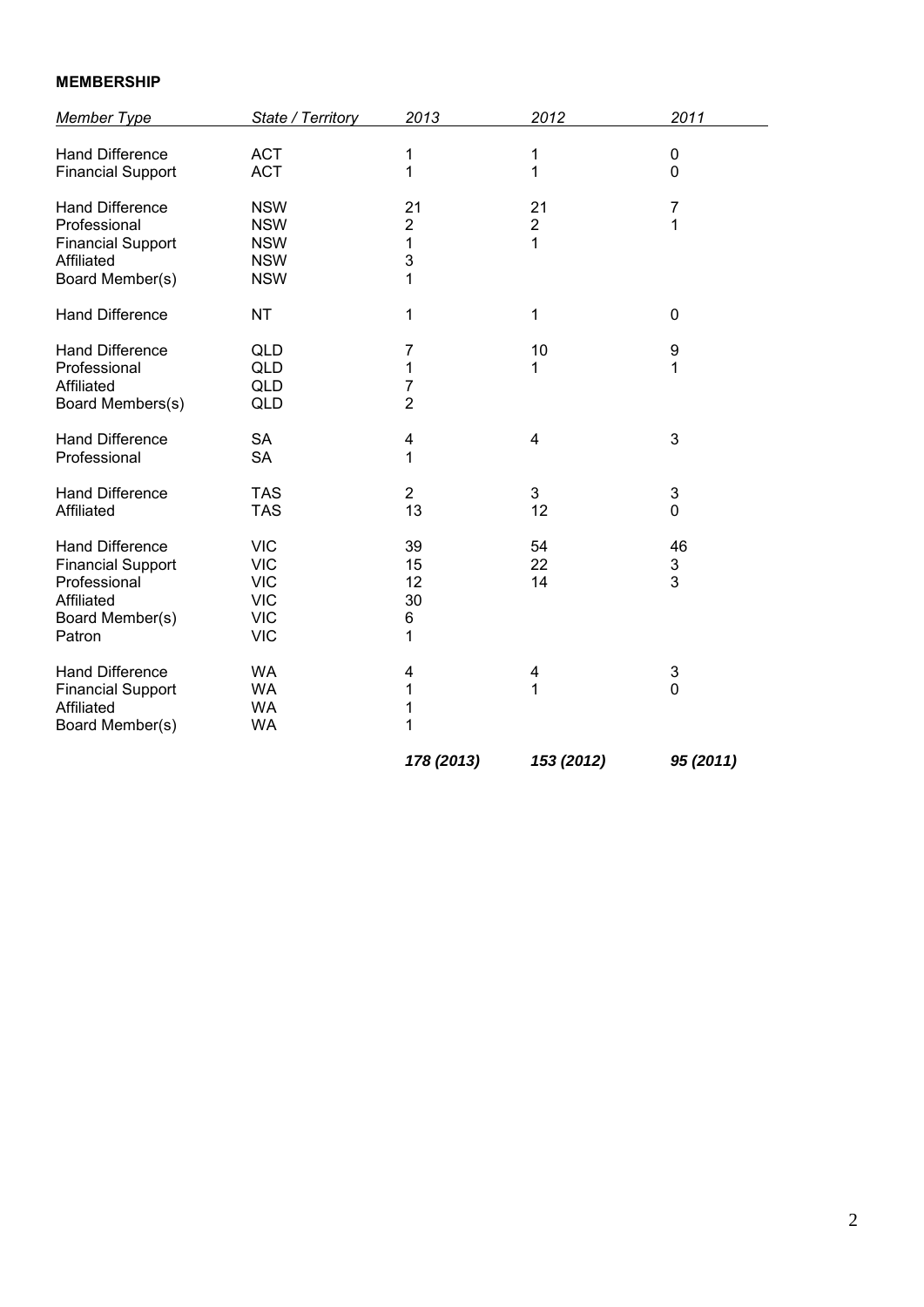# **GRANTS & FUNDING**

| Date                  | <b>Funding Organisation</b>                                                                                                                                                             | <b>RESULT</b>       | Received \$\$ |
|-----------------------|-----------------------------------------------------------------------------------------------------------------------------------------------------------------------------------------|---------------------|---------------|
|                       | 18 Jun 2012 City of Melbourne<br><b>Community Services Grant 2013</b><br><b>Handwriting Workshop Project</b>                                                                            | <b>PENDING</b>      | $\star$       |
|                       | 27 Jun 2012 Commonwealth Bank- Karingal Branch VIC<br><b>Office Expansion</b>                                                                                                           | <b>SUCCESSFUL</b>   | \$2,000       |
| 27Jul 2012            | Dept of Families, Housing, Community<br>Services and Indigenous Affairs<br><b>IT Equipment</b>                                                                                          | <b>SUCCESSFUL</b>   | \$2,400       |
| 14 Dec 2012 Perpetual | Data Audit (Birth Registry VIC)                                                                                                                                                         | <b>UNSUCCESSFUL</b> |               |
| 18 Jan 2013           | Dept of Human Services<br><b>Website Development &amp; Maintenance</b>                                                                                                                  | <b>PENDING</b>      | $\star$       |
|                       | 27 Feb 2013 OfficeMax & Barnardos<br>One-Hand Typing software inc. 'Typing Workshops'                                                                                                   | <b>UNSUCCESSFUL</b> |               |
| 7 Mar 2013            | <b>Telstra Foundation</b><br>Specialised handwriting tools including conducting<br>a handwriting workshop                                                                               | <b>PENDING</b>      | $\star$       |
| 14 Mar 2013           | Jack Brockhoff Foundation<br>Development, printing and distribution of Aussie Hands<br>brochures in non-English languages for the<br>CALD community (CALD Campaign)                     | <b>UNSUCCESSFUL</b> |               |
|                       | 15 Mar 2013 Lord Mayor's Charitable Fund<br>Funding requested for 'Raising Awareness' campaign<br>- to set in place a sustainable campaign to ensure<br>Aussie Hands continuing success | <b>UNSUCCESSFUL</b> |               |
| 18 Mar 2013 Vodafone  | 1 Yr Salary for 1 professional                                                                                                                                                          | <b>UNSUCCESSFUL</b> |               |
|                       | 20 Mar 2013 Besen Family Foundation<br>Database Development for CALD Campaign                                                                                                           | <b>UNSUCCESSFUL</b> |               |
| 24 Mar 2013 NAB       | <b>Helping Hand Booklet/Online Resource</b><br>with Royal Children's Hospital, Melb                                                                                                     | <b>SUCCESSFUL</b>   | \$2,000       |
|                       | 29 Mar 2013 Equity Trustees (Eric Ormond Baker Charitable Trust)<br>'Helping Hands' Aussie Hands Guidebook                                                                              | <b>UNSUCCESSFUL</b> |               |
|                       | 30 Mar 2013 Mercy Foundation<br>Office Equipment for NSW Coordinator to support<br>commencement of 'School Awareness' campaign                                                          | <b>UNSUCCESSFUL</b> |               |

\*Successful grants received after 30 Jun 2013 (to be reported in 2013-2014 grant report)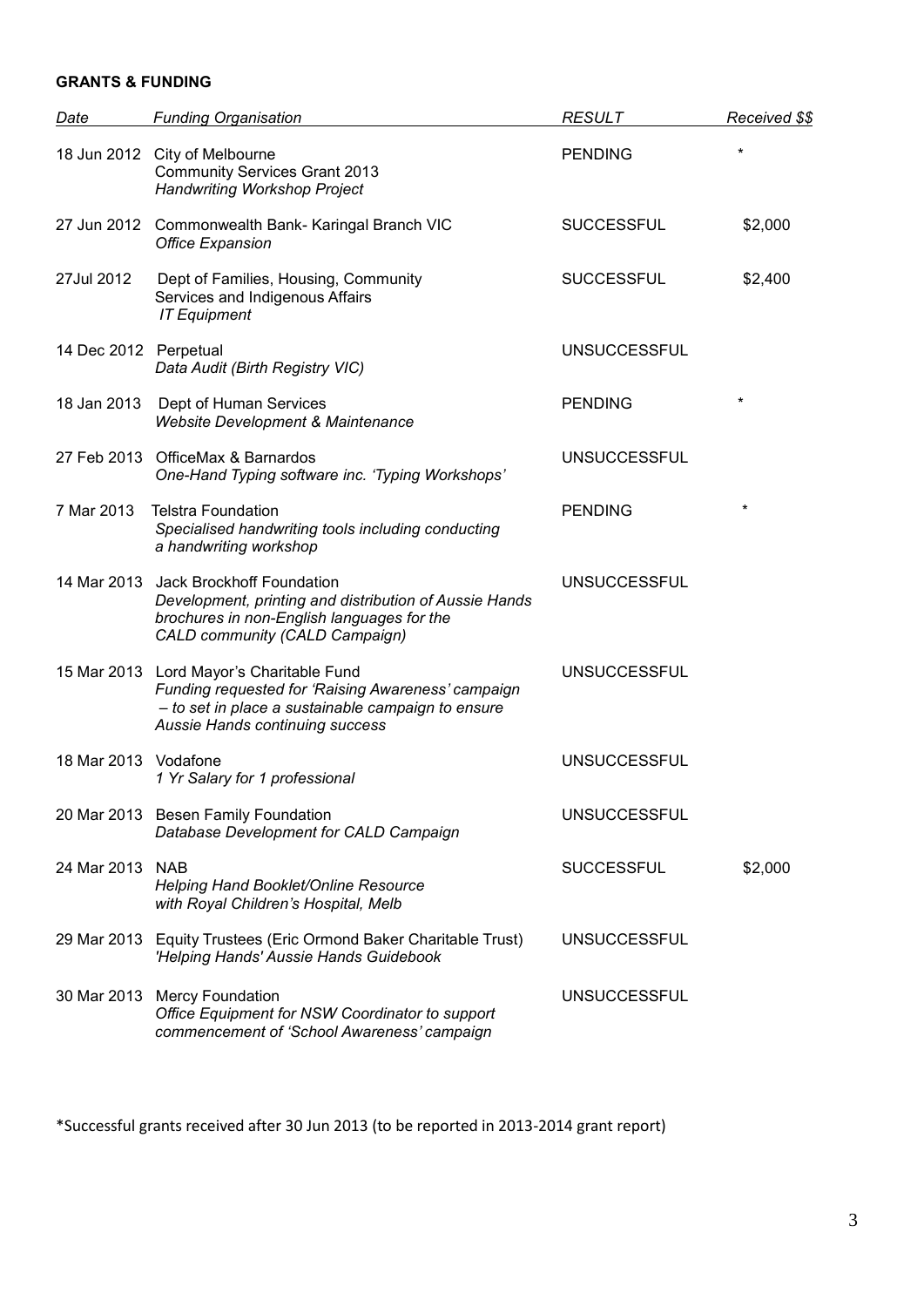# **GRANTS & FUNDING** *(cont)*

| Date        | <b>Funding Organisation</b>                                                                                                   | <b>RESULT</b>       | Received \$\$ |
|-------------|-------------------------------------------------------------------------------------------------------------------------------|---------------------|---------------|
|             | 16 Apr 2013 SBS Foundation<br>Airtime on SBS TV                                                                               | <b>UNSUCCESSFUL</b> |               |
| 24 Apr 2013 | Dept of Families, Housing, Community<br>Services and Indigenous Affairs (FaHCSIA)<br>IT Equipment for QLD and WA Coordinators | <b>UNSUCCESSFUL</b> |               |
|             | 26 Apr 2013 Aurizon Community Giving Fund<br>Peer Support/Mentor Program                                                      | <b>UNSUCCESSFUL</b> |               |
|             | 29 Apr 2013 CBB Community Consulting<br>Data StartUp Grant for CRM Data System                                                | <b>UNSUCCESSFUL</b> |               |
|             | 31 May 2013 Australia Post<br><b>National Community Partner Grant</b>                                                         | <b>UNSUCCESSFUL</b> |               |
|             | 7 June 2013 Andrews Foundation<br>'Helping Hands' - Aussie Hands Guidebook                                                    | <b>UNSUCCESSFUL</b> |               |
|             | 18 June 2013 Sentinel Foundation<br>Special 'raising awareness' Database Project                                              | <b>SUCCESSFUL</b>   | \$8,000       |

# **FINANCE**

Acknowledgement to Thanh Dang (volunteer) who prepared the income/expenditure reports which were then checked and balanced by Sonia Yanjing Ke and Alexandra Ershova. The final statements were checked by Jatin Dave and audited by Mathew Simon for the Foundation's Taxation return for the year ending 30 June 2013.

Craig Young (Chartered Accountant) resigned in April 2013 due to relocation to Qld. Craig Young provided auditing to the Foundation over a 2-year period. The Board of Management acknowledged the excellent services provided by Craig Young by sending him a formal 'thank you' letter.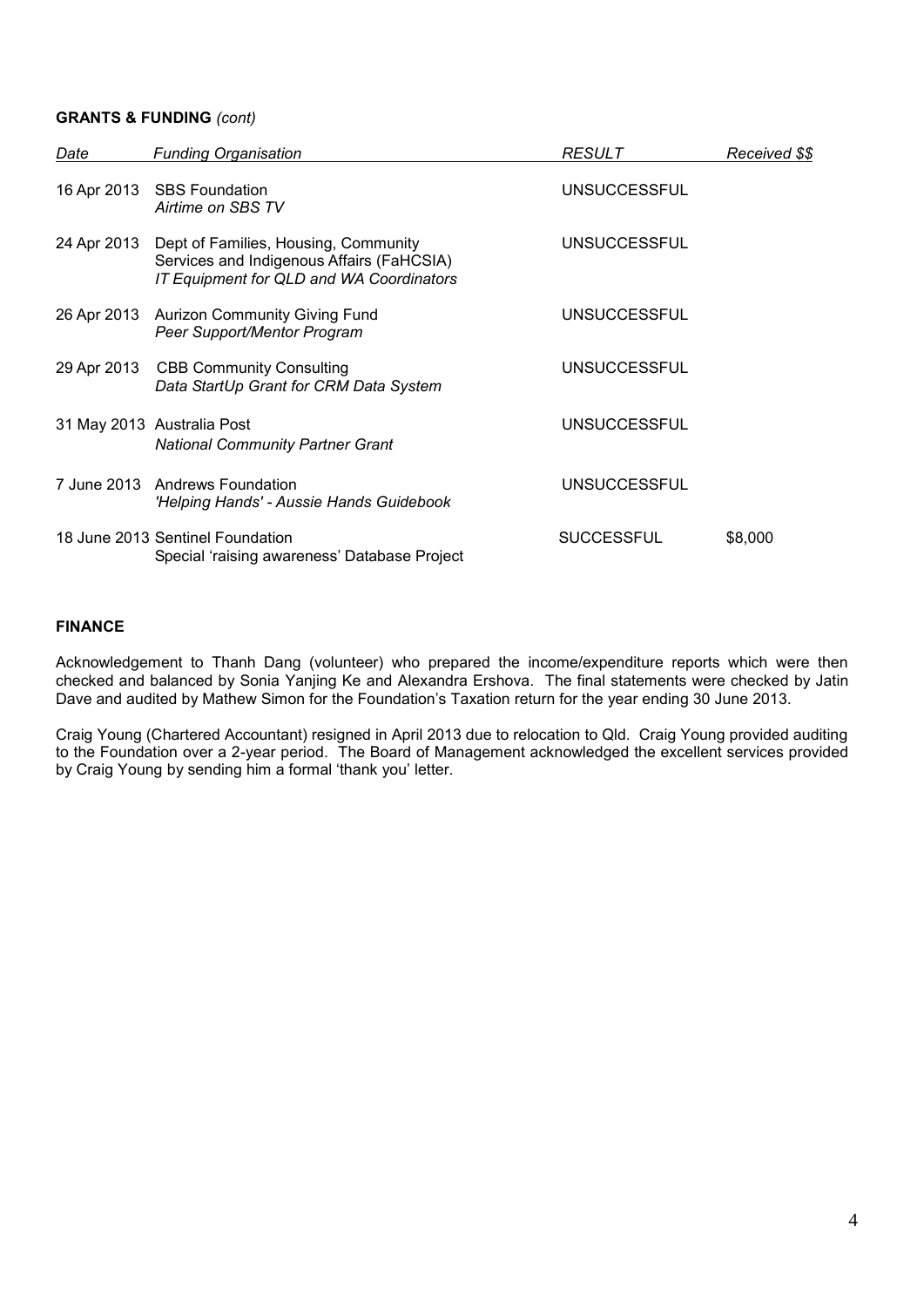# **RESEARCH**

Aussie Hands with 3 highly regarded VIC Hand Surgeons are keen to undertake an extensive project which anticipates 10 years of data collection for future research. The data audit project will require a recall of all Australians born with a hand defect from 1950. All subjects will be re-diagnosed to confirm their congenital hand anomaly to provide accurate data on the occurrences of Australians born with a hand difference. This data will identify resources that are required to support those with hand differences and their carers. Hand surgeons will find this data invaluable to solve the many questions unanswered by those affected (particularly the causes). A pilot study will be conducted in Victoria (project aim to commence in 2014 depending on grant funding).

## **WEBSITE**



The website continues to provide resources and links and 'news'. Acknowledgement to dedicated volunteers: Charet, Aida, Padma and Maryam.

# **FACEBOOK**

The Aussie Hands FACEBOOK group page and PUBLIC interface FACEBOOK pages recruited more friends throughout the course of the year. It is hoped that during 2014, membership will increase and members will utilise the networking opportunities wisely.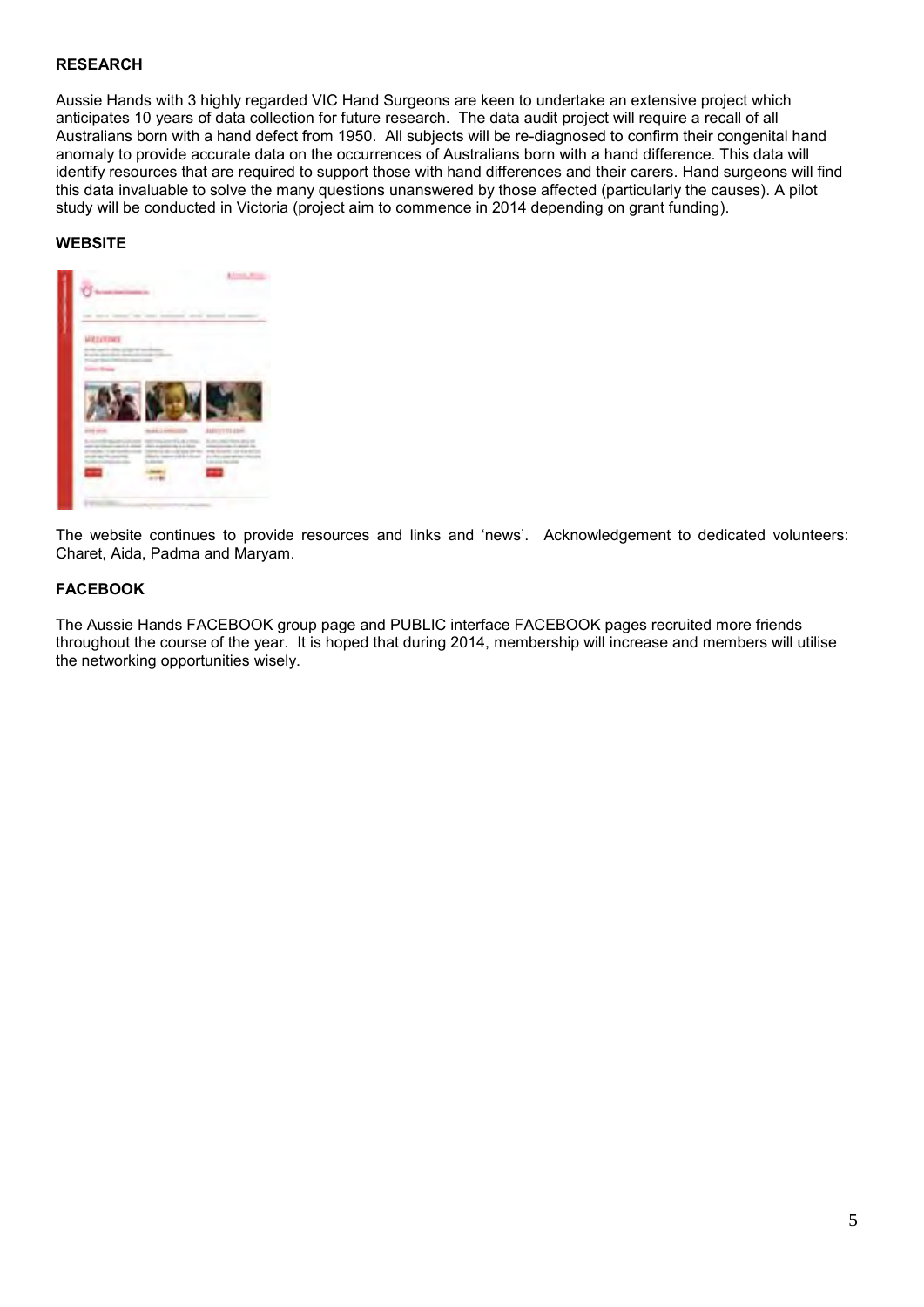# **EXTERNAL RELATIONS**

Aussie Hands aim is to continue to affiliate itself with other groups and professional organisations to assist members. So far, formal affiliations have been made with two overseas organisations: ATLHA ONLUS in Milan, Italy and Reach UK, and, in Australia the Australian Hand Therapy Association (AHTA); HELPING HAND, LIMBS4LIFE, and recently, the Federation of Victorian Counsellors.



**FEDERATION OF VICTORIAN COUNSELLORS Saturday 9 February 2013**



On Saturday 9 February, the Vice President (Elizabeth Serpell) presented to the Federation of Victorian Counsellors enlightening them on the Aussie Hands story.

Counsellors were intrigued to learn of the array of 'congenital hand anomalies' and how hand differences impact on those affected.

At the conclusion of the presentation, the Counsellors registered their interest to be involved in providing counselling support to those who are struggling to accept a hand difference (either at birth or an acquired hand injury).

<http://www.fvc.asn.au/>

Words : Gary Serpell, President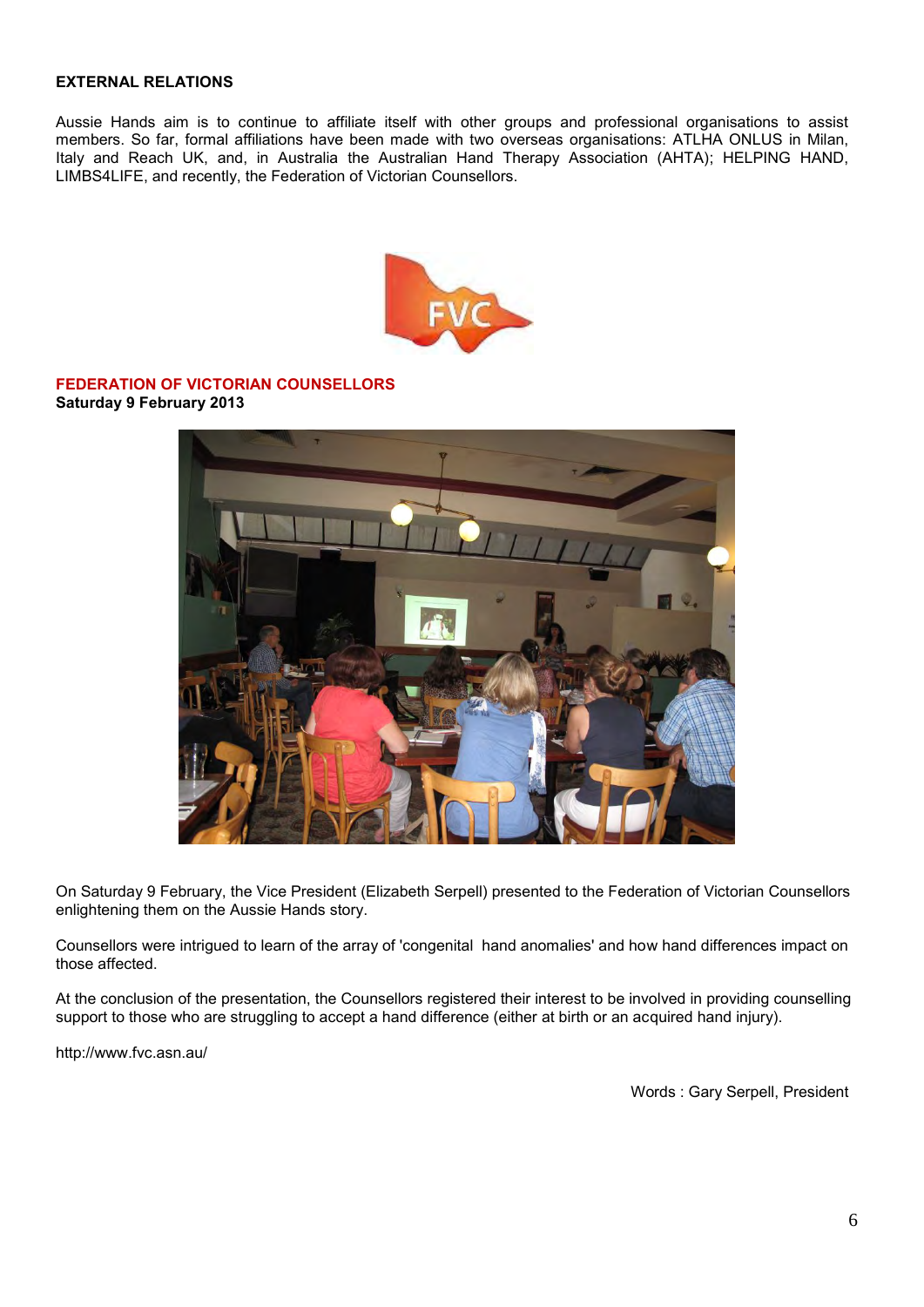#### **Sue Stokes, President, UK REACH**

Sue was patient and generous with her time, especially with new families. Her knowledge and experience was vast and there was little that she didn't know something about. She was happy to share what she knew to help parents through the difficult first weeks after finding out about their child's deficiency. So many parents have commented that they could ring her any time and she was there to listen. She has been described as a lifeline, a great friend, a rock. She also got to know many health professionals - everyone from midwives to prosthetics fitters and providers. She was able to draw on these contacts to give parents information and support.

Sue took on the organisation of the family weekend when the AGM was extended from an afternoon in a Town Hall to whole weekend, to make it a more sociable event and a chance for parents to meet. It was a great feat to pull it all together, more so in recent years as the numbers of people attending grew. She was also the much loved and respected "Boss lady" of the Reach Activity week. Sue nurtured the children helping them to grow in confidence.

Many of us have things to be thankful to Sue for, from setting up the Reach office, through managing the charity day today, to just being there when she was needed most. Sue is a huge loss to us all and will be missed by the whole Reach family. May she rest in peace.

Words: Jane Tarrant, REACH UK

# **RAISING AWARENESS**

Increasing knowledge and awareness of hand differences in Australia enhances a better understanding of the various congenital hand anomalies and, indeed highlights the importance of Aussie Hands in providing ongoing encouragement and support to all those concerned. The current brochure will be redesigned and printed for a large distribution during 2014-2015.

#### **SLOGAN**

During 2012, a 'slogan' I WRITE MY FUTURE for Aussie Hands 'raising awareness campaign' was chosen and will be enhanced by a video for a 'national' advertisement promoting handwriting and raising awareness of hand differences. A grant to SBS is pending for funding to support this initiative coinciding with the new brochure distribution.

#### **ROSS HOUSE**

On 10<sup>th</sup> of September 2012, Aussie Hands relocated from ground floor office room G.12 to level 3, room 3.16, a larger office at Ross House which now accommodates several volunteers who work in the office regularly on Aussie Hands projects.



#### **MEDIA**

RADIO 17 August 2012 SynFM 24 August 2012 JoyFM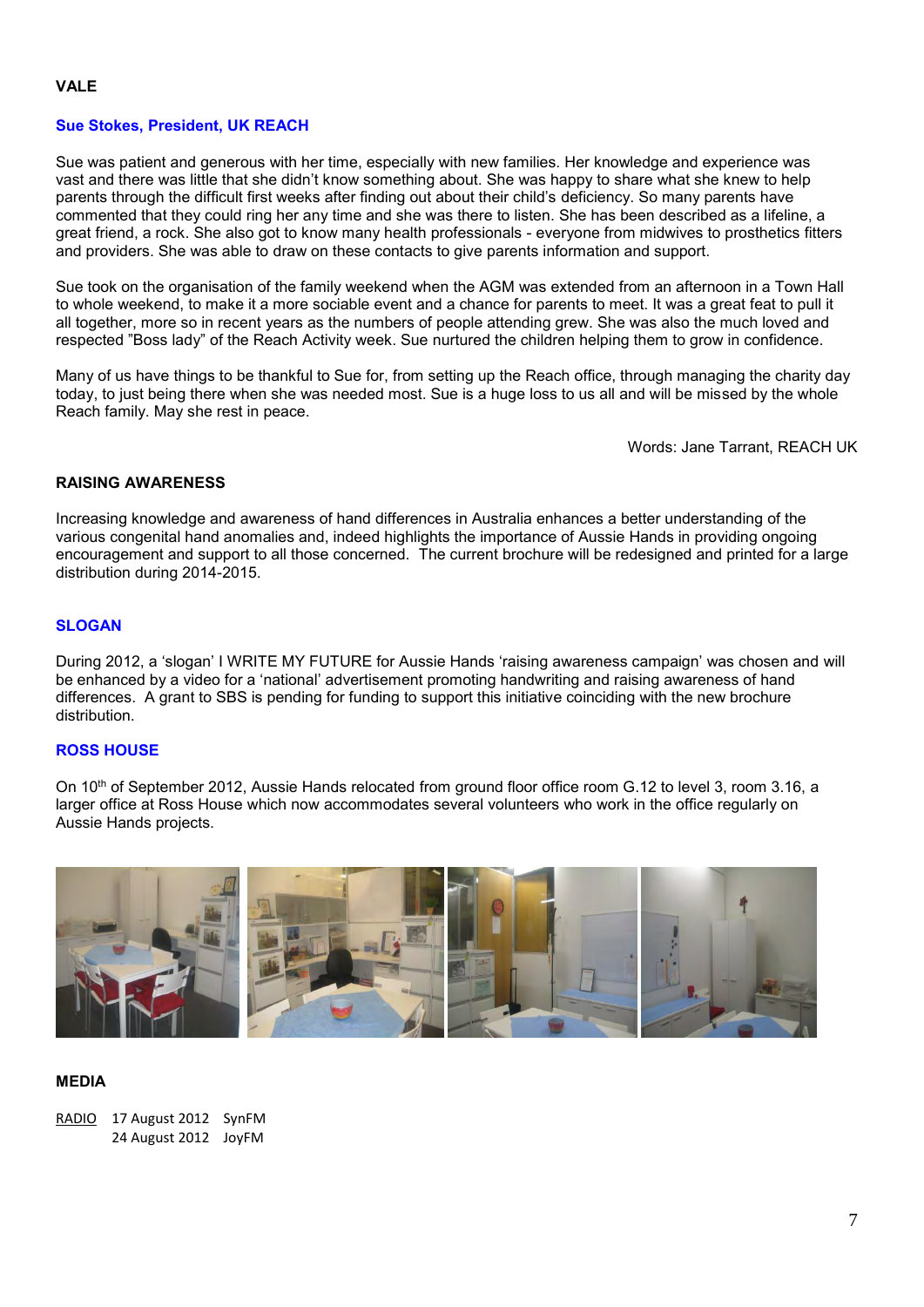#### **6 July 2012 Port Melbourne, VIC Bunnings Sausage Sizzle**

It was a chilly morning on Friday 6 July 2012 when the first shift arrived at Port Melbourne Bunnings. Isabel (Marketing and Communications Assistant Volunteer) drove from Footscray to Victoria Market to pick up the sausages at a discounted rate! Well-done Isabel!

The day before, Marsya (Marketing and Communications Manager Volunteer) and I went to do most of the shopping at Cheltenham, came back to my house and started chopping 9kg of onions. We were happy that Indira (Fundraising and Grants Volunteer) and Annapurna (Marketing and Communications Assistant Volunteer) came to join us, as Marsya and I were teary from the onion cutting.

The volunteers had a good time even though it was hard work. The fundraising gave us a chance for the public to know us, exchanging short introduction on what Aussie Hands was all about and selling the sausages!

The Friday first shift was a thrilling moment, wondering if we would raise enough money for the foundation. Mark Bonfieni was the designated chef and did an impressive BBQ, and our first customer started to trickle one by one. Then 2, 5 suddenly a queue … by 11:30am we have used up 7 loaves of bread and almost half of the sausages. The first shift did an amazing job, thanks to Andrea, Isabel, Mark and of course me...

The second shift arrived, Brooke and her husband Charles, the next BBQ chef. They did whopping sales, by 1pm the bread was almost sold out. Impressive team work for the second shift! Thank you Brooke, Charles and Isabel! At 1:30pm I had to run back to the supermarket to buy more bread. The third shift Neville (Marketing and Communications Pro Bono Volunteer) and Marsya ran out of bread too. Unfortunately, I had to be the chef, though I did not burn most of the sausages, and by 2:30pm we were quite finished for the day. Lewis (volunteer) arrived at 2pm and helped out with the cleaning! Great work Neville, Marsya and Lewis!

Although a lot of time and effort was involved, unfortunately, a very small profit margin was achieved, due to the outlay of catering and accessory items pre-purchased for the BBQ. The bonus of this event was that we raised awareness amongst the local community.

Words: Charet Garcia

# **FUNDRAISING**

#### **9 August 2012 Blacktown, NSW Mufti Day**

Shelley Public school kindly agreed to use one of its 4 allocated days per year to hold a RED MUFTI DAY for Aussie hands affectionately calling it "Aussie Hands Day". It was requested of the students to wear red on the day to represent Aussie Hands colours and donate a gold coin towards the fundraising efforts for the school. It was a huge effort for the children and teachers alike as the school is made up of 565 pupils and they managed to raise \$505 for the Aussie Hands. So, 505 children participated in the day! Shelley Public school was pleased to connect with Aussie Hands and create awareness within the school community of both Aussie Hands and upper limb associated differences.

<http://www.shelley-p.schools.nsw.edu.au/>

Words: Paula Dibsdale NSW Coordinator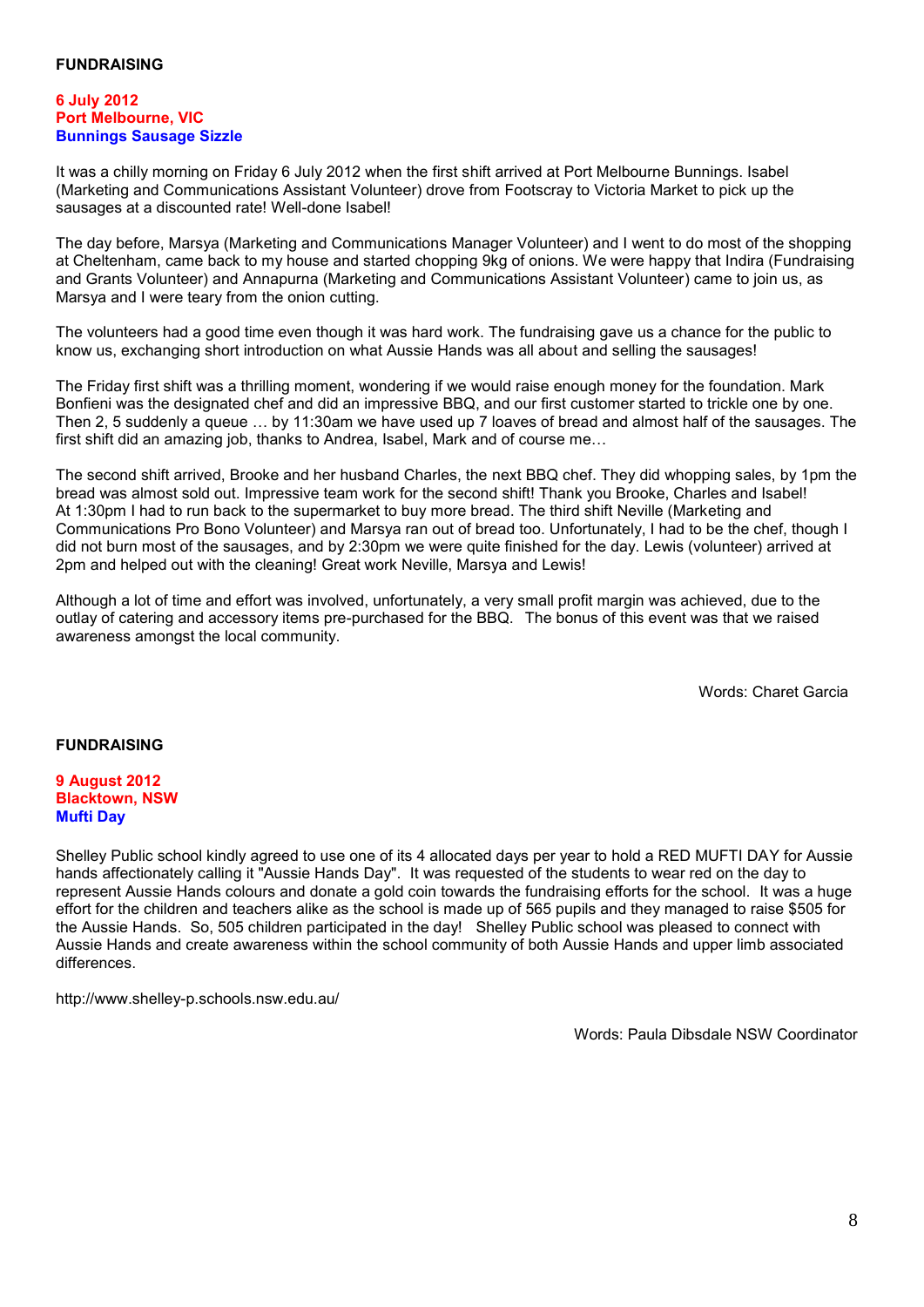## **FUNDRAISING**

**12 August 2012 Sydney, NSW City 2 Surf** 



Running in the City2Surf was definitely a highlight for me, not only did I get to make a difference to Aussie Hands but being part of something that huge (85,000 people) and running together with people who all had an individual or team purpose, raising awareness for their own charity, was amazing to witness and be a part of. Despite the cold and windy weather, I actually enjoyed every minute of it and there were a lot of bystanders showing their support throughout the whole event. Everyone running or walking, young and old, all showed the same enthusiasm and generous spirit. I will definitely do it again next year! Josephine raised \$2500 for Aussie Hands

Words: Josephine D'Ambrosio, Member, NSW

#### **FUNDRAISING**

#### **26 August 2012 West Melbourne, VIC Aussie Hands Bazaar**

The Aussie Hands Bazaar proved to be a milestone event in the Foundation's short history. Months of preparations materialised in the brightly decorated interior of the Maritime Union of Australia.

The sound of enthusiastic chattering filled the air even before nine in the morning. Tables were shuffled and repositioned, the smell of fresh coffee and tea emanated from the bar, and glaringly red posters were taped at the entrance. Volunteers busied around in their red and black uniforms, stopping occasionally to ogle at the assortment of hand-made items laid out in a burst of colours and scents.

The Bazaar officially opened its doors at 11am. On the quiet street of suburban West Melbourne, young families, elderly couples and curious young people started streaming in. The Henna artist and face painter were swamped by a sea of children, all eagerly waiting for their faces and hands to be branded with sparkly patterns.

At noon, the Kensington Community Choir took the stage and filled the Bazaar with melodic voices amongst the bustle of activity. A group of stylishly dressed young people popped in at this moment, and after crowding up the restrooms whilst changing into their outfits, the Flare Dance Ensemble finally broke out some sweet dance moves to highly addictive music.

The performances continued until the president of the Aussie Hands Foundation, Gary, announced the winners of the raffle. Volunteers had previously roamed the Bazaar to accost customers and stallholders to buy tickets. Yells of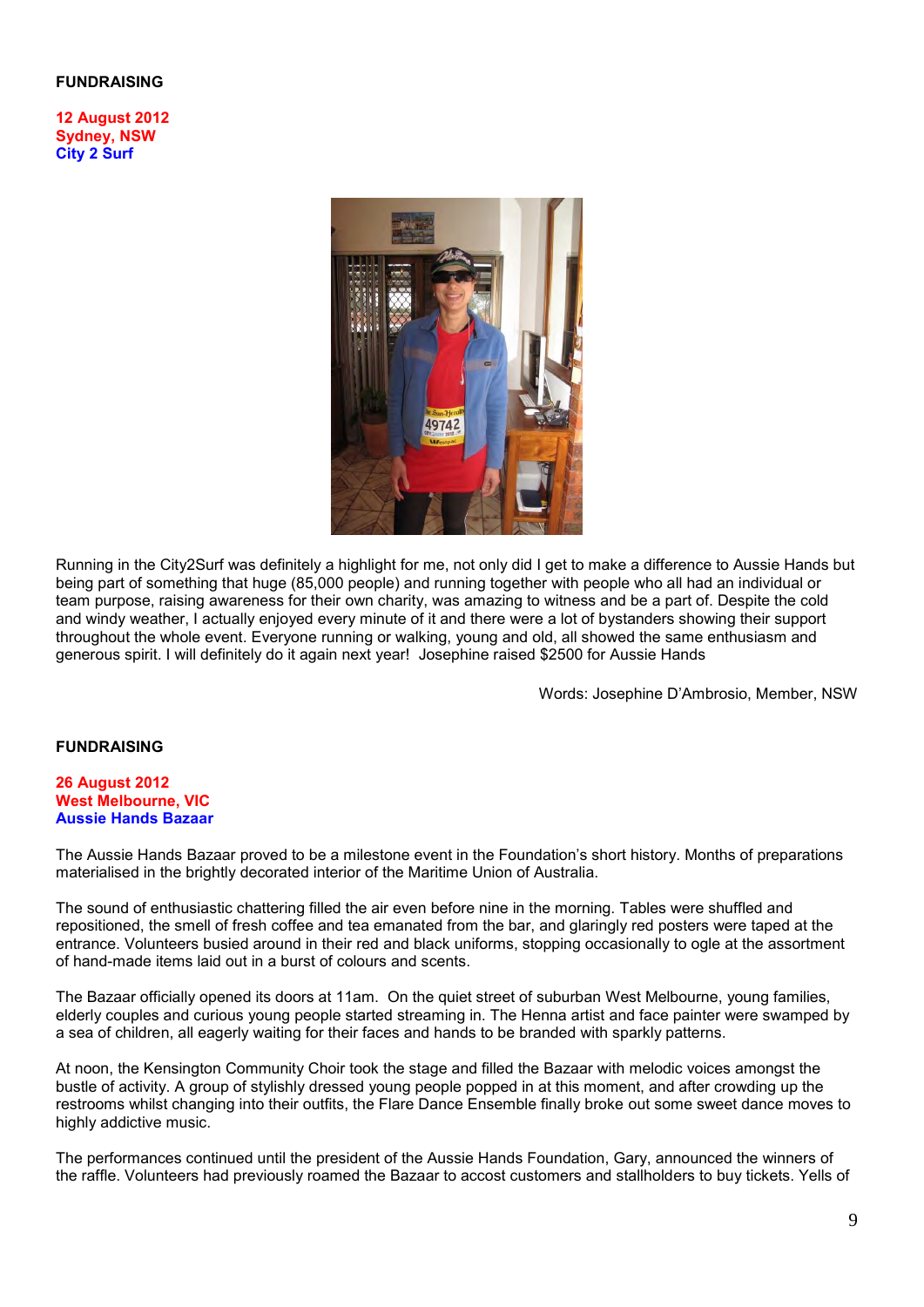delight followed one after another like a procession. By the end of the announcement, almost everyone who participated had won something, and the mountain of prizes had dissipated into nothing.

Microwaves tinkled non-stop as samosas and other Indian delicacies were snatched up by starving patrons. Drinks were selling out fast at the bar, and the atmosphere dwindled to a serene tone as guitarists strummed out ballads on stage.

The entourage of cute Bollywood dancers brightened the mood at the very end of a long and fruitful day. After much giggling and jumping around the cooking demonstration, they finally busted out their moves on stage. And with that, the Bazaar came to a close with \$930 raised.

Stallholders packed away their goods, decorations were torn down and the earlier elated atmosphere was replaced with quietness.

Words: Mei Hooi

SPONSORS & DONORS acknowledged for their contribution to the AUSSIE HANDS BAZAAR

#### **Sponsor**

The Maritime Union of Australia

#### **Donors**

Continental Fruit & Nut Shop, Coburg Baker's Delight, Coburg Coca Cola Amatil, Mentone Chefs Toolbox Kiddies Food Kutters Mrs Mak Ms Wu Charet Garcia Serpell & Sons Jasemin Sibo Ho **Officeworks** Rebecca Hoben Faculty of Business & Economics, University of Melbourne

#### **Volunteers Entertainers**

Sylvana Li Bolmat family Vincy Yau Wen Chan Jessy Tang Michael Chumak Teresa Wu Sophia Yang Yiran Zhu Isabel Ngo Ristanio Aripin

Jasemin Sibo Ho Kensington Community Choir Thanh Dangvan Matthew Hluchanic Luana Riccardi Flare Dance Ensemble Mei Hooi Liew Jacqueline Roussel (Lotus Group) Zi Lun Wong Bollywood Dancers: Abhinav, Anushka, Bhargavi, Harshitha, Rishab, Meghana

#### **FUNDRAISING**

## **ONLINE or DIRECT CREDIT**

**Ritchies** Aussie Farmers Give Now Everyday Hero Go Fundraise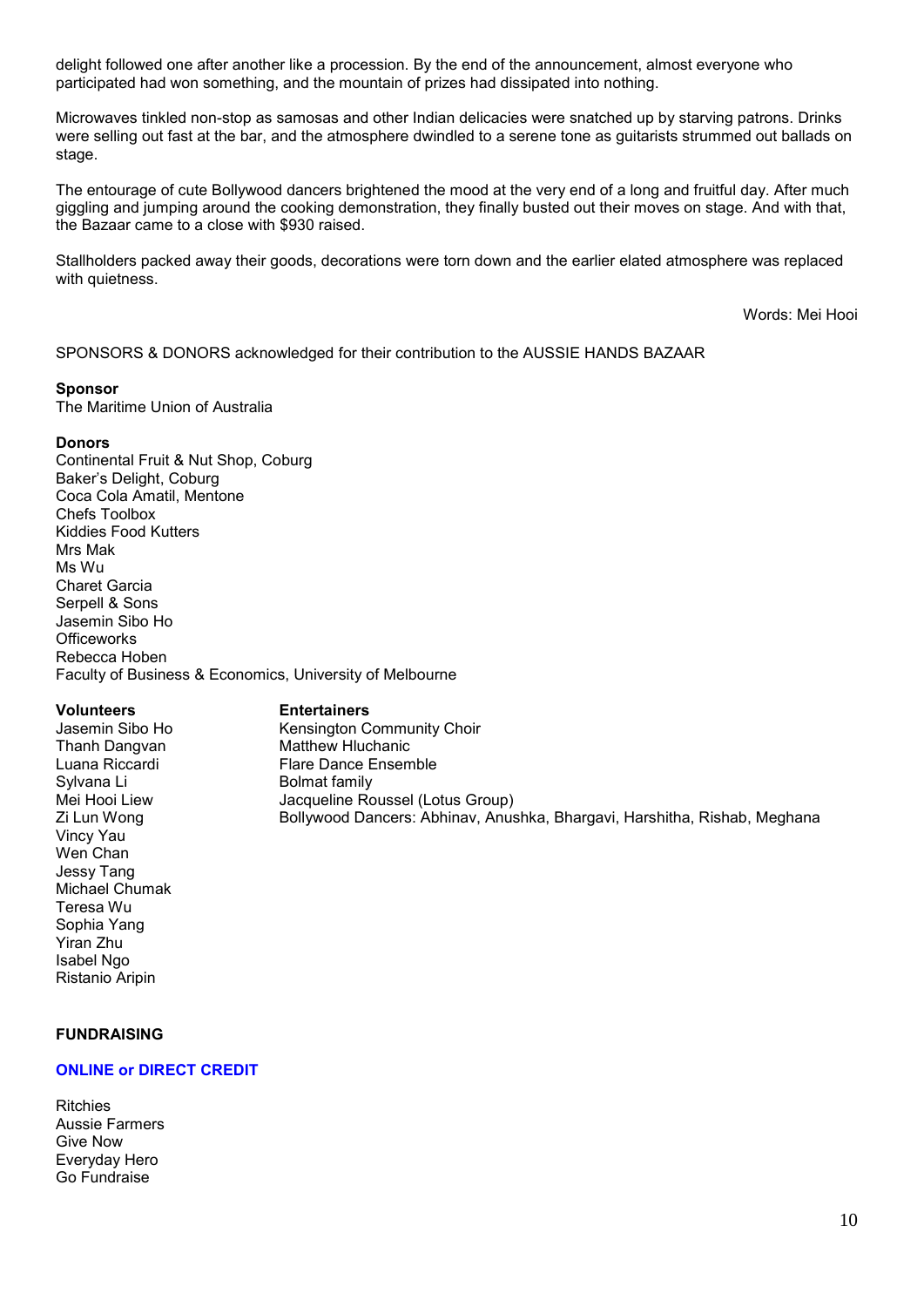# **EVENTS**

**26 August 2012 Melbourne, VIC CIRCUS QUIRKAS** 



The Circus Quirkus event from Rotary was a fantastic event, with a huge turnout. There were tightrope walkers, acrobatics, and the same amazing group from last year – 3 African Men performing balancing acts on chairs! It was a good family event, where the clown of the show invited guests up on stage also. Immense fun was had by all! Thanks to Aussie Hands and Rotary for the tickets.

VIC Aussie Hands Members in attendance Mollo *Mooroolbark* | Pegg *Ballarat*

Words: Shawna Mollo, VIC Member

#### **16 September 2012 North Fitzroy, VIC Spring Family Picnic**

It was a slightly cold overcast day on the 16th September when the Clark (Bendigo), Hay (Reservoir), Bell (Diamond Creek) families and newest members, the Smith Family (Flemington) enjoyed some time together at the Edinburgh Garden playground. The younger kids enjoyed a chance to play on the playground equipment and chase bubbles, the older kids had a kick of the footy in celebration of the AFL finals while the adults got to talk about all sorts of things, hand related and not. There was discussion about Jessie's recent double toe transfer surgery, the older kids adaptation to school and how all of the kids manage to show family and friends that they can do anything, just in different ways. Everyone commented that all the kids are growing very fast! It was a fun social lunch enjoyed by all.

Words: Toni Ireland-Hay, VIC Member

#### **8 October 2012 Blacktown, NSW Spring Picnic**

The day began with uncertainty as the weather was totally unpredictable! But thankfully we were smiled upon and blessed with a lovely day for our picnic.

In total there were approximately nine families that arrived to join in the fun, two of which were families that planned on joining us here at Aussie Hands. This was just fantastic!

Joanne Elliot's daughter Samantha came along and did face painting for the kids! A special thank you for doing that, I know the kids were crazy about it! Our day was made up of chatting away, planning future Aussie Hands events and as always watching our wonderful kids all playing happily!

Words: Paula Dibsdale, NSW Coordinator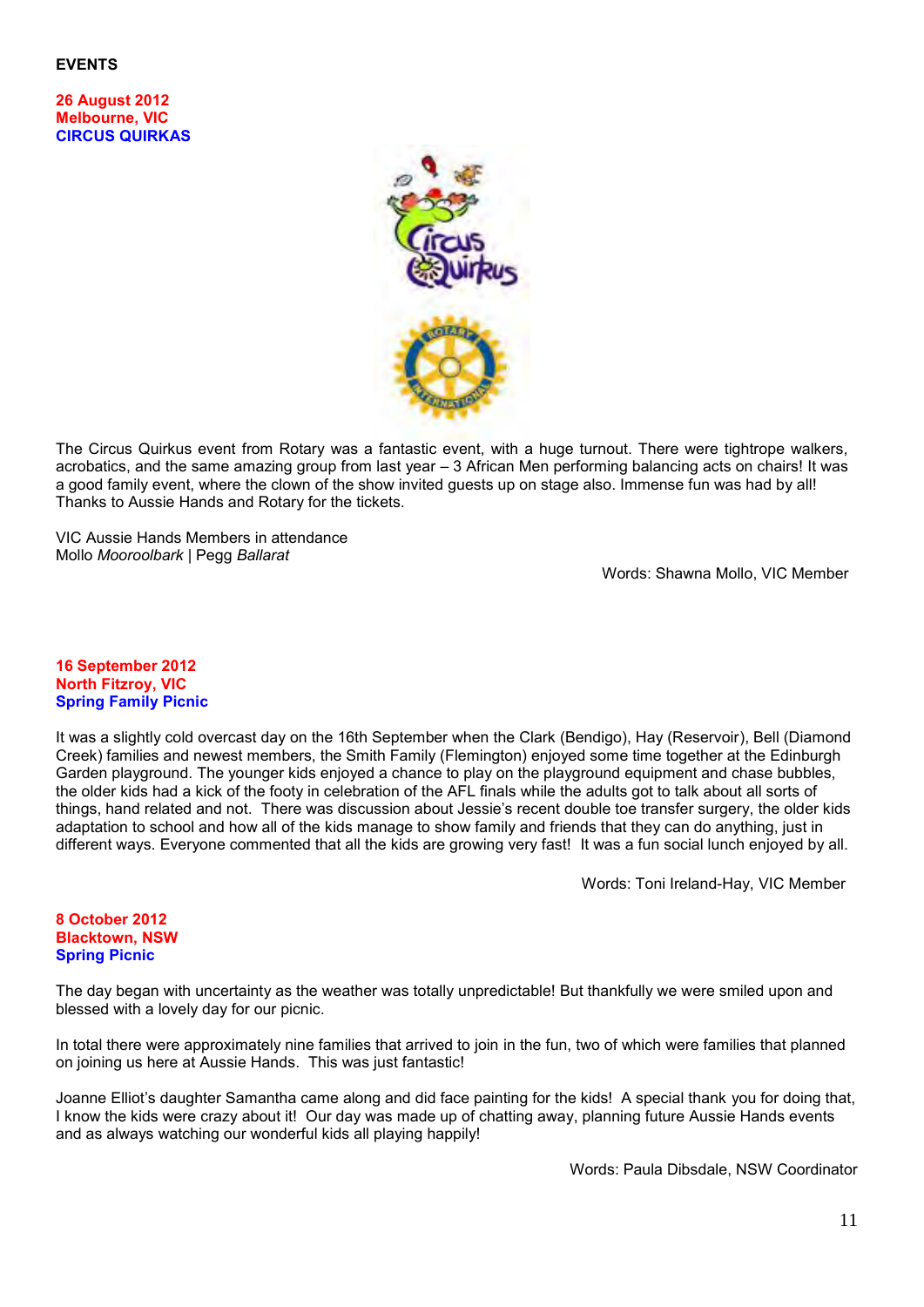# **EVENTS (continued)**

#### **24 November 2012 Qld Inaugural Picnic**

It gives me great pleasure to announce that the first ever Queensland Aussie Hands family picnic was held on the 24th of November 2012.

The weather was on our side and everyone enjoyed sharing their stories under the mild sun and the cool ocean breeze.

The kids happily explored the new playground and concurred the "spider web" in no time. There truly is nothing they cannot do.

Red balloons were popped and lollies devoured under the watchful eye of parents, of course.

Having Jennifer (an adult with a hand difference) at the picnic was priceless. To hear her life story, the challenges she had to overcome and how confident and strong she turned out to be was inspiring to all of us. Thank you!

Parents shared their concerns and hopes for the future as some children transition into preschool or primary school. It is very comforting to know that there are mothers and fathers that we can relate to on a personal level and, as always, we left the picnic more hopeful and confident that both parents and children made new friends and that their beautiful spirit will always shine through.

QLD members in attendance: Glencross *Daisy Hill* | Holman *Burleigh Waters* | Puscasu *St Lucia*

Words: Lilia Darii, QLD Coordinator

**24 November 2012 Melbourne, VIC WORLD FESTIVAL OF MAGIC** 



On Saturday the 24th of November we went to the World Festival of Magic. It was simply magical and great and the best part was when the girl lay on the table, then Michael put a blanket over her and she floated up and then she wasn't there! How could this possibly happen?

Thanks to Aussie Hands and the Lion's club for the tickets.'



Words: Jarrah Harris Moore (9yrs) - VIC Member.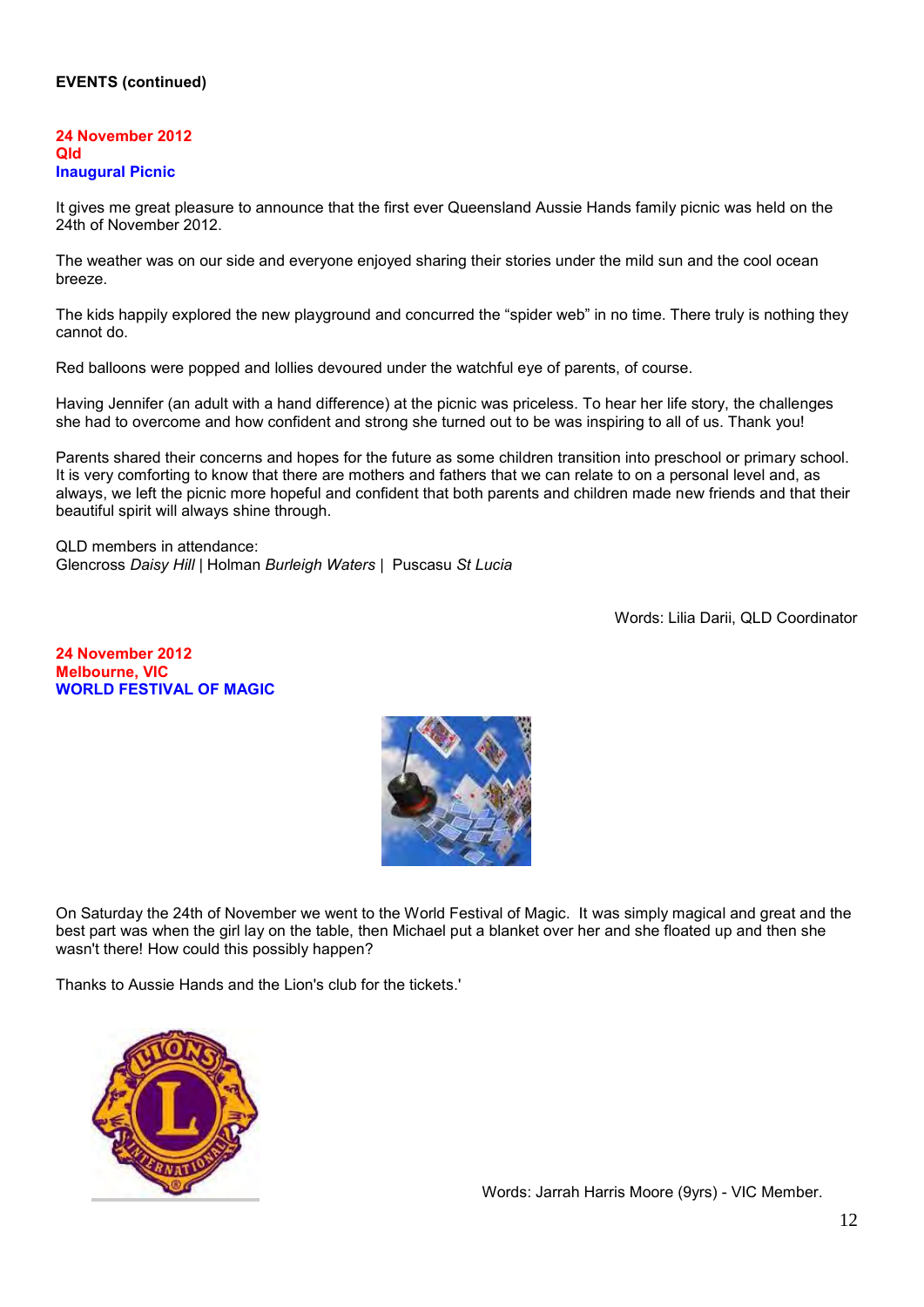# **EVENTS (continued)**

## **25 November 2012 Maribyrnong, VIC AGM Xmas Party**

On Sunday 25 November 2012, Aussie Hands held its Christmas break-up at the Maribyrnong location of Lazy Moe's family restaurant. Michael Guida who owns the chain of restaurants has himself a hand difference and is keen to establish an association with our Foundation whilst advocating the membership of those whose hand differences are a result of an accident. Michael's generously supplied the upstairs lounge, catering and music/sound equipment for what was an entertaining three hours.

Our Annual General Meeting AGM was held mid-afternoon and office bearers were re-nominated.

Members had travelled far and wide for the occasion, particularly, David Cook from Currans Hill in NSW and the Stevenson family from Bridgetown in WA.

After a SOVEREIGN HILL family pass was given to the Stevens family (Port Melbourne), Santa's lolly bags were distributed to many happy children, thus marked a successful end to the 2012 year.

IN ATTENDANCE: VIC Members: Clarke – Bendigo | Garcia-Umer – Elwood | Hatzioannou – Newport | Ireland-Hay - Reservoir | Mackenzie – Croydon South | McGregor – Avondale Heights | McGregor - Ballan | Serpell – Coburg | Serpell – Highett | Tisch - Kilsyth | Stevens – Port Melbourne | Wardley – Avondale Heights | Young – Heidelberg NSW Member: Cook – Currans Hill WA Member: Stevenson – Bridgetown Volunteers: Luana, Stephen, Thanh, Zi

# THIS EVENT WAS PROUDLY SPONSORED BY





Words Gary J Serpell, President

#### **3 February 2013 Carlton, VIC Summer Picnic**

On Sunday 3 February the first Aussie Hands function of the year was held in Melbourne. Several families gathered at Lincoln Square Gardens with a picnic lunch and a rug. Apart from many of our regular members attending, two new families also joined us. We were also blessed to have our Patron – Kate Doughty join us for the occasion. Parents of the new born babies were very pleased to see and speak to a broad range of children of various ages and felt more certain about the future of their own children. A BIG thanks to Jess who brought along her palate of face paints and decorated the children's faces beautifully!

In attendance:

#### Members

Bell *Diamond Creek* | Grant *Kensington* (new member) | Hayward *Wangaratta* | Serpell *Coburg* | Serpell *Highett* | Tisch *Kilsyth* | Young *Heidelberg*

New family: Ditchburn *Pakenham* 

PATRON – KATE DOUGHTY Volunteer : Jess Tisch (face painting)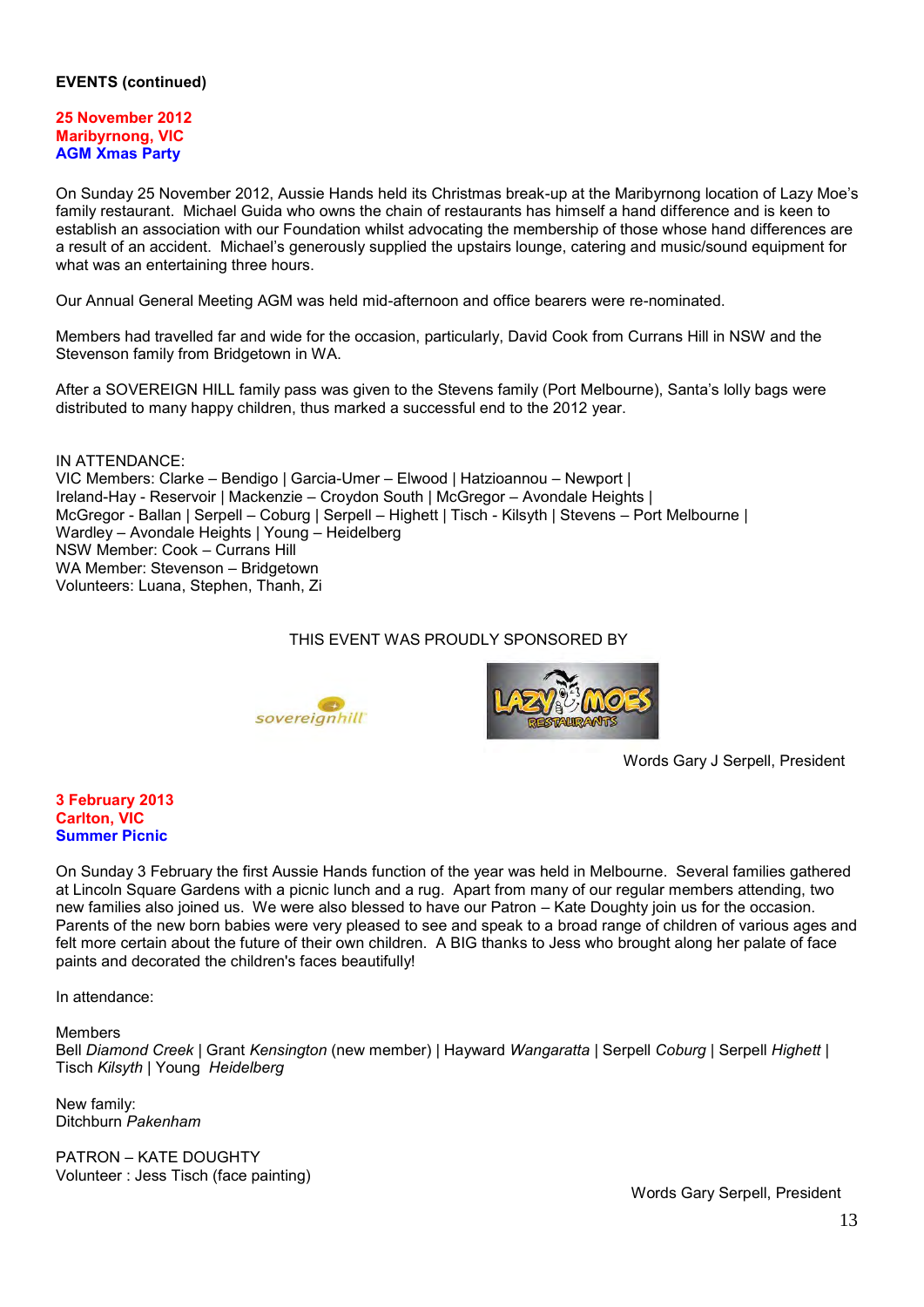#### **3 March 2013 Blacktown, NSW Symbrachy Tea**

Although the weather for the week leading up to the Symbrachy Tea involved everything from mini cyclones to exhaustive heat waves, we were lucky enough to be given exactly 6 hours of decent weather for us to enjoy the day! Numbers were good again taking into consideration the terrible weather the state was experiencing. There were 65 individuals present and of that, there were 3 new families that came along. One family travelled down from Foster through flood waters and another came all the way from Wagga just to be a part of the great family like supportive atmosphere that is forever present at any Aussie Hands gathering.

My day was spent sharing information with members, connecting families up who live within short distances from each other and overall really listening to what stories members had to share. Once again, it was an overwhelming experience that allowed us to just be together as a group and enjoy the setting whilst the kids played uninterrupted and the adults let off steam and relaxed taking advantage of having others who understand.

We were overwhelmed by firemen this time around! As a result of the Blacktown City Festival being on the Police were unable to be in attendance, than the fire station that participated in last years Symbrachy Tea also advised me that they may not be able to come. I enlisted the assistance of Huntingwood station to come along! Thankfully they arrived and the kids loved it! And to our surprise later that day Blacktown 063 came into the park with their lights on and beaming smiles! The kids, and adults, loved to be able to explore the truck and chat away with the fire fighters. Melissa Sleiman from Meliscious Cake House once again donated a most fantastic cake and cupcakes towards the day. The teddy topper cake actually ventured off with one of our families to their preschool to participate in putting smiles on more kiddies faces whilst encouraging the kids to be more accepting of difference!

I couldn't be happier and more thankful than to have had another wonderful opportunity to meet with members from across the state and hear their stories. There is an absolutely wonderful deep sense of togetherness at the Symbrachy Tea, and I feel all that come along experience the safety and security within the understanding and supportive environment.

With great happiness I am very pleased with how the Symbrachy Tea 2013 went and I look forward to planning further events throughout the year and aiming big for the Symbrachy Tea 2014!!!

I would sincerely like to thank everyone that came along on the day and thank you for your support and friendship. It means more to me than you know!

Until next time, 'Keep On Shining'!!!

This event was proudly sponsored by

Hillier's

<http://www.ernesthillier.com.au/>

Words: Paula Dibsdale, NSW Coordinator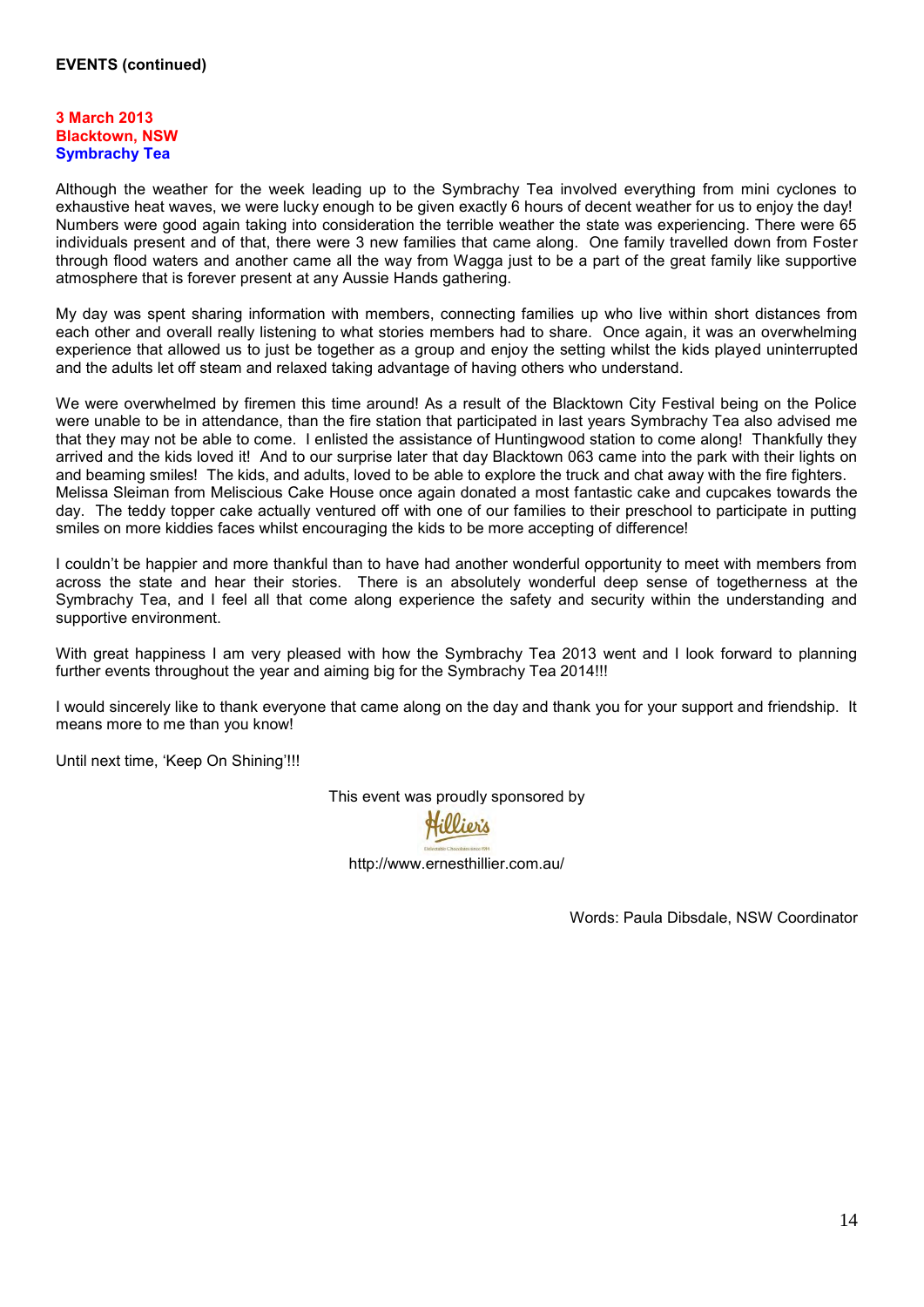## **17 March 2013 Seventeen Mile Rocks, QLD Easter Egg Hunt**

After many weeks of questions about "When are we going to Aussie Hands, Mummy?" and with butterflies in our tummies, the big day had finally arrived.

On the 17th of March, the first Easter Egg Hunt (picnic) for all Aussie Hands Queensland members was organised at Rocks Riverside Park.

The weather could not have been more perfect for the occasion, after all, what is an Easter Egg Hunt without melting chocolate, sticky fingers and happy children on a sunny Autumn day.

Mia and Hayden kicked the ball around, hunted for Easter Eggs, played in the pool, and just had lots of fun. As for us, the parents, there is no greater joy than hearing children's laughter amongst people that go through similar experiences and have many stories of resilience to share.

A BIG thanks to Ernest Hillier for their delicious chocolates and can only hope that next year many more Aussie Hands kids can join in the fun.

QLD Members in attendance:

Mohan-Druce *Ormeau* | Puscasu *St Lucia*

This event [was proudly sp](http://www.google.com.au/url?sa=i&rct=j&q=&esrc=s&frm=1&source=images&cd=&cad=rja&docid=kHstPL075ark1M&tbnid=vVMUTux5eYQ94M:&ved=0CAUQjRw&url=http://www.nbaa.com.au/award-nominees-date/1/2012-03-01&ei=DdWQUaulKYPDlAXiiID4Bg&bvm=bv.46340616,d.aGc&psig=AFQjCNG1tQdyNb5ej90KuT28cBPqZvN_kw&ust=1368532574397370)onsored by

<http://www.ernesthillier.com.au/>

Words: Lilia Darii, QLD Coordinator

**17 March 2013 Carlton, VIC Easter Egg Hunt** 

After some early morning drizzle the sun broke through as several families gathered for a catch-up, bite to eat for lunch and, of course, the Easter Egg Hunt. The 3-hour gathering culminated in the search for 300 delicious Easter Eggs. Smiling children were not disappointed when they ended the hunt with bulging bags of treats.

The success of the day relied heavily on the generosity of the Lapetina Family who for several years have gladly donated a box of Ernest Hillier chocolates to Aussie Hands. They kindly sent a box of Easter Eggs to NSW, QLD and WA for similar events to ours here in Melbourne.

As with most events, it was truly satisfying to see new families at the gathering and to sense their reassurance at seeing so many lively, exuberant children enjoying each other's company.

VIC Members in attendance:

Bell *Diamond Creek* | Clarke *Maiden Gully* | Eriksen *Croydon* | Ditchburn *Pakenham* | Harris *Jan Juc* | Ireland-Hay *Reservoir* | Grant *Kensington* | McGregor *Ballan* | NEW MEMBER Pearson *Mordialloc* | Serpell *Coburg* | Tisch *Kilsyth*

This event [was proudly s](http://www.google.com.au/url?sa=i&rct=j&q=&esrc=s&frm=1&source=images&cd=&cad=rja&docid=kHstPL075ark1M&tbnid=vVMUTux5eYQ94M:&ved=0CAUQjRw&url=http://www.nbaa.com.au/award-nominees-date/1/2012-03-01&ei=DdWQUaulKYPDlAXiiID4Bg&bvm=bv.46340616,d.aGc&psig=AFQjCNG1tQdyNb5ej90KuT28cBPqZvN_kw&ust=1368532574397370)ponsored by

<http://www.ernesthillier.com.au/>

Words: Gary Serpell, President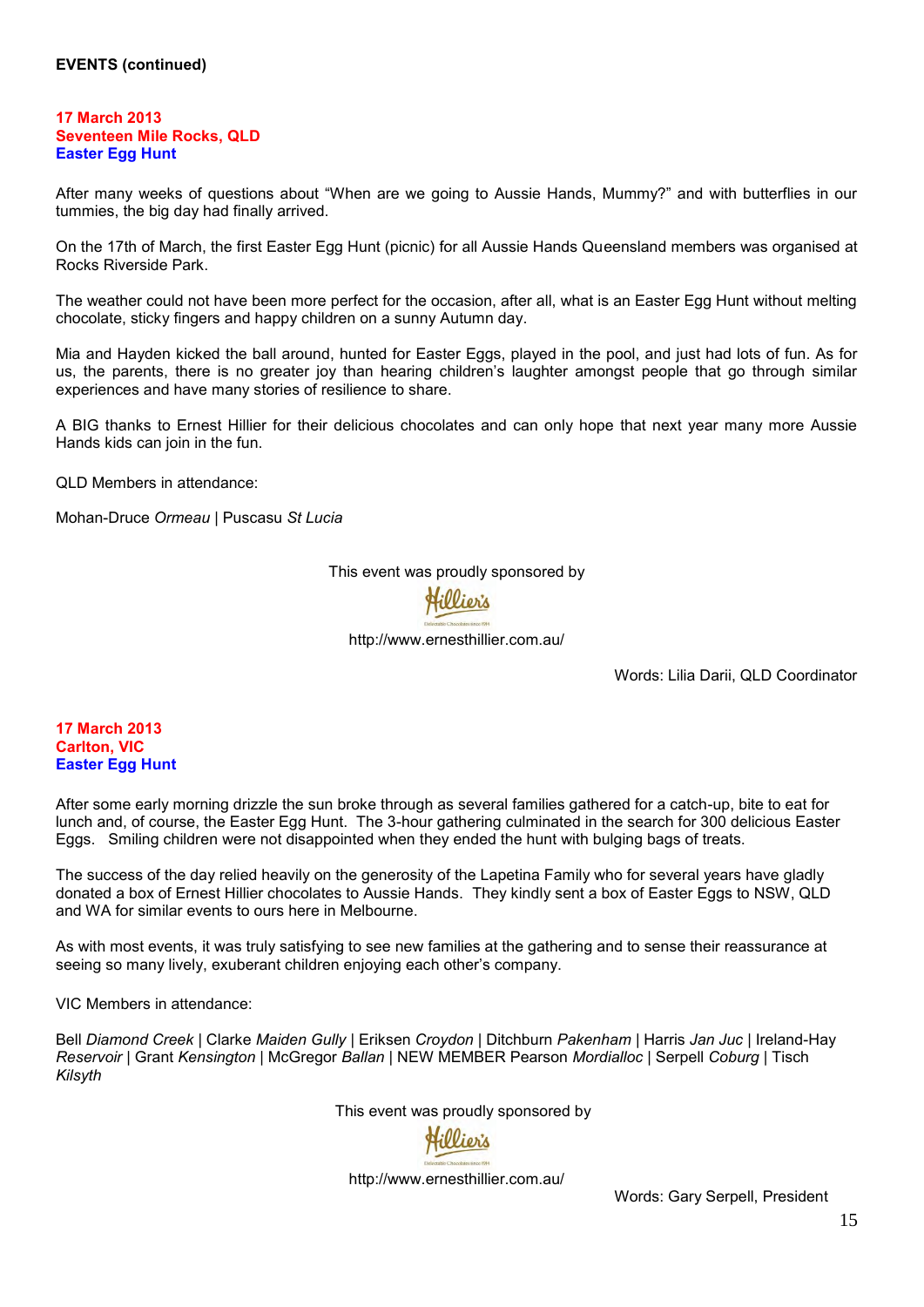**17 March 2013 Heathcoat, Perth, WA Easter Egg Hunt** 

The WA crew plucked some fantastic weather for our best Aussie Hands picnic yet. Heathcoat was an amazing location for the NINE families that attended. The Easter Egg Hunt was a huge hit - big thanks to Ernest Hillier. It was great to catch-up with familiar faces and to warmly welcome a few newbies. A BIG thankyou to all those who left in the wee small hours to travel the distance to Perth. It was amazing to see how some of the kids had grown. The word that resonated for me on the day was "confidence". It is a credit to these kids (and their families) how confident they are. Although at times they may go through "rough patches" their resilience always pulls through. Thanks again to everyone for a really great day.

This event [was proudly sp](http://www.google.com.au/url?sa=i&rct=j&q=&esrc=s&frm=1&source=images&cd=&cad=rja&docid=kHstPL075ark1M&tbnid=vVMUTux5eYQ94M:&ved=0CAUQjRw&url=http://www.nbaa.com.au/award-nominees-date/1/2012-03-01&ei=DdWQUaulKYPDlAXiiID4Bg&bvm=bv.46340616,d.aGc&psig=AFQjCNG1tQdyNb5ej90KuT28cBPqZvN_kw&ust=1368532574397370)onsored by

<http://www.ernesthillier.com.au/>

Words: Murray Stevenson, WA Coordinator

## **19 May 2013 Maribyrnong, VIC BAH – BIG AUSSIE HANDS**

On a sunny 'wintry' afternoon in Melbourne VIC BAH members gathered at Lazy Moe's Restaurant in Maribyrnong, thoroughly enjoying the delicious varieties of food from the enormous menu.

The BAH group shared their stories and had a few laughs before delving into yummy ice cream.

Before leaving, the BAH group acknowledged and thanked the team at Lazy Moe's for sponsoring the event.

#### In attendance:

new member Joanna *North Melb* | Leo *Wonga Park* | Bella *Greensborough* | Julie *Carnegie* | David *Coburg*

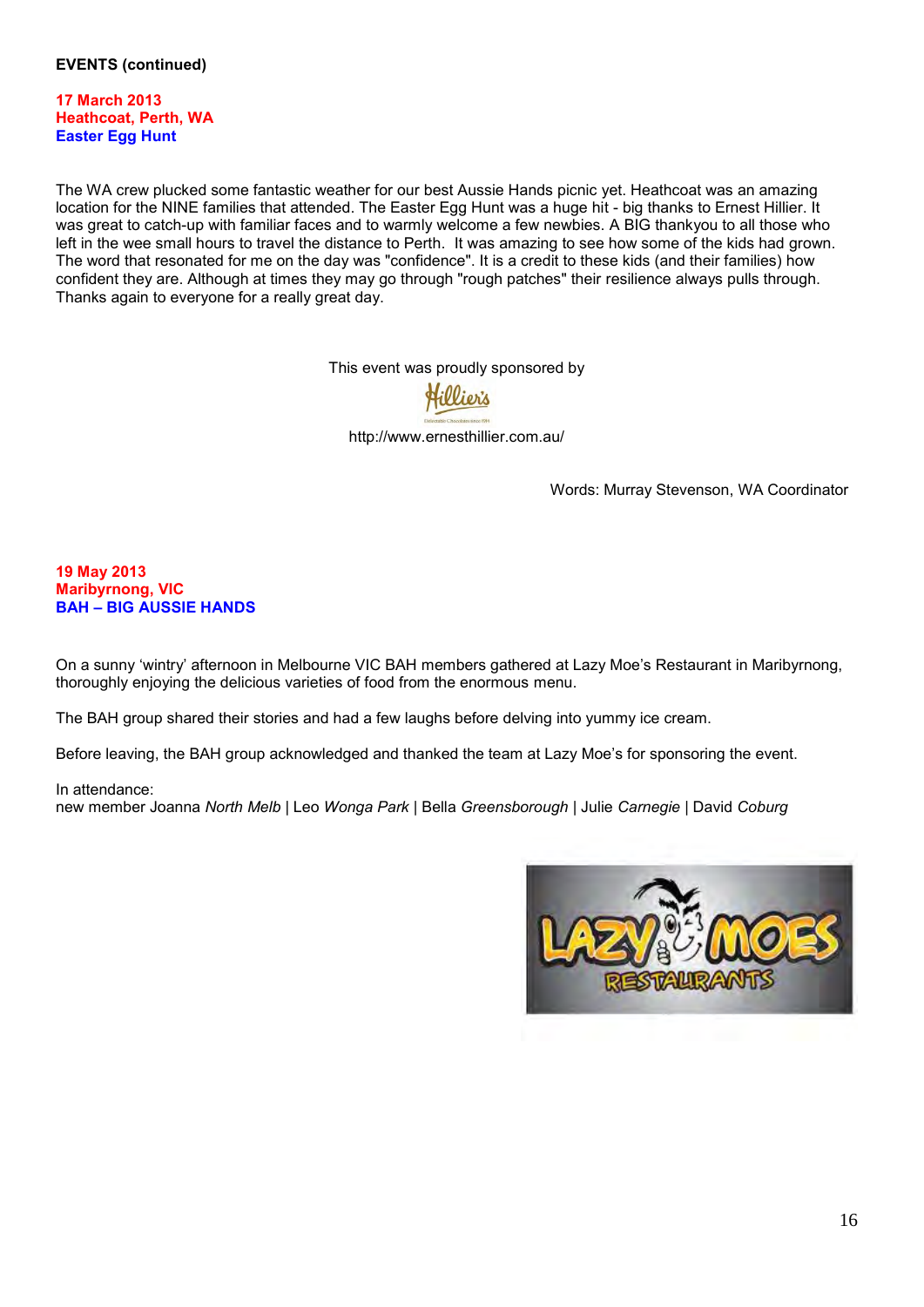# **VOLUNTEERS \_ VIC**

With the excellent guidance and supervision of Volunteer Coordinators Charet Garcia, Luana Riccardi and Zi lun Wong achieved the following tasks/projects:



The day to day operational tasks continued to be carried out with precision. These tasks included:

- ACCOUNTING: Membership fees auditing; Receipts consolidation; Bank reconciliation
- COMMUNICATIONS: Writing and sending Members birthday/Christmas cards
- MARKETING COLLATERAL: brochure amendments to updated contact details
- FUNDRAISING: Established Fundraising Policy; Fundraising Events : Bunnings & Aussie Hands Bazaar
- GRANTS: increased Grant applications
- MEMBERSHIP: Database maintenance including membership fee audit
- ADMINISTRATION: General office tasks including shredding, filing, scanning
- VOLUNTEER COORDINATOR: Updating Volunteer List and Master list; Advertising roles; Interviewing new candidates; volunteer file maintenance (eg, timesheets)
- IT: Website development and maintenance; Dropbox; Membership website access; Email access maintenance; Daily backup; Website check-up for bugs; Spam filters; publication of enewsletter 2012
- MARKETING: School awareness program MELB to increase fundraising and awareness in primary school; establish social media policy (facebook); Linked-In; Graduate Consulting Group Univ of Melb – marketing and communications strategy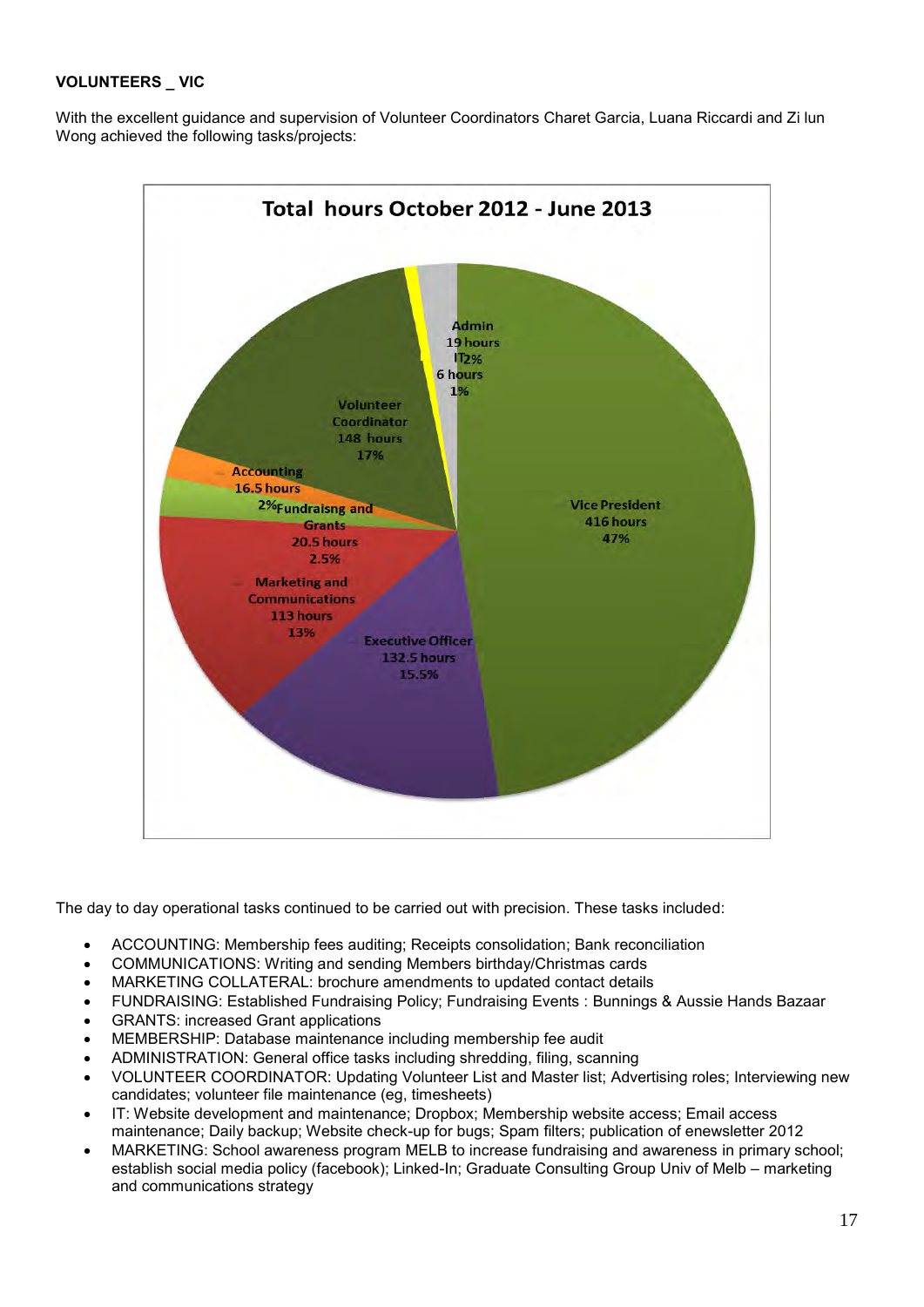# **VOLUNTEERS \_ VIC**

From late 2012, the Marketing and Communications Team has been spreading the word about Aussie Hands to the local Victorian school community. After preparing a database of 572 Victorian primary schools, the volunteers set to work on contacting the schools and distributing Aussie Hands brochures. To date they have contacted 63 schools, 58 of which were happy to receive brochures and learn more about Aussie Hands. Some schools even offered to advertise Aussie Hands on their community board or school newsletter. The Marketing and Communications Team are now working on strengthening ties with these local schools and developing school fundraising activities.

Our goals for the next financial year are:

- Support projects directed by senior management
- continue with our operational activities
- participate in training programs
- create soft copies for our filing cabinets
- continue with our awareness campaign and expand into awareness of appropriate professionals in the medical field
- continue with our Social Media operations
- enhance the Foundation's profile in media
- continue to apply for grant funding to support events/activities and data audit/research project

## **Professional Development**

- 
- 17 Sep 2012 Strategies for Sustainable Funding (Sophia Qing Yang, Volunteer VIC) NFP Social Media Forum (Luana Riccardi, Volunteer Coordinator & Mktg Assistant VIC)
- 20 Aug 2012 Secrets of Successful Boards (Charet Garcia, Executive Officer VIC)
- 28 Feb 2013 Webinar 'Intermediate Facebook Paula Dibsdale (Board Member NSW)
- Webinar: Intermediate Facebook (Maria Reyes, Volunteer VIC)

## **Volunteer Acknowledgement**

The Board of Management would like to thank the following volunteers for their enormous contributions between July 2012 – June 2013:

Executive Officer | Volunteer Coordinator Charet Garcia

Volunteer Coordinators Luana Riccardi | Zi Lun Wong

**Grant Writers** Sophia (Qing) Yang | Louise Scerri

Fundraising & Grant writer Assistants Kristel Oh | Yiran Zhu | Teresa Wu | Isabel Ngo | Vincy Yau

Accountant Assistant Than Dangvan | Sonia Yanjing Ke

 $\overline{\mathsf{I}}$ 

Noot Yi Fang | Padma Priya Venkataramanan | Maryam Jabbarzadeh

Marketing & Communications Coordinators: Luana Riccardi | Zi Lun Wong Support Team: Sylvana Liwei Li | Wenchan Huang | Liew Mei Hooi | Marsya Aisikin | Shannon Hee | Meghan Cummins | Ammie Negrin | Benny Hu | Neville Unvalla | Kim Wilson

Social Media Maria Reyes

Graphic Design May Tang

Administration Chiara Di Pasquali | Indira Lakshamanan | Sonia Yanjing Ke | Punya Nanayakkara | Michelle Coppe